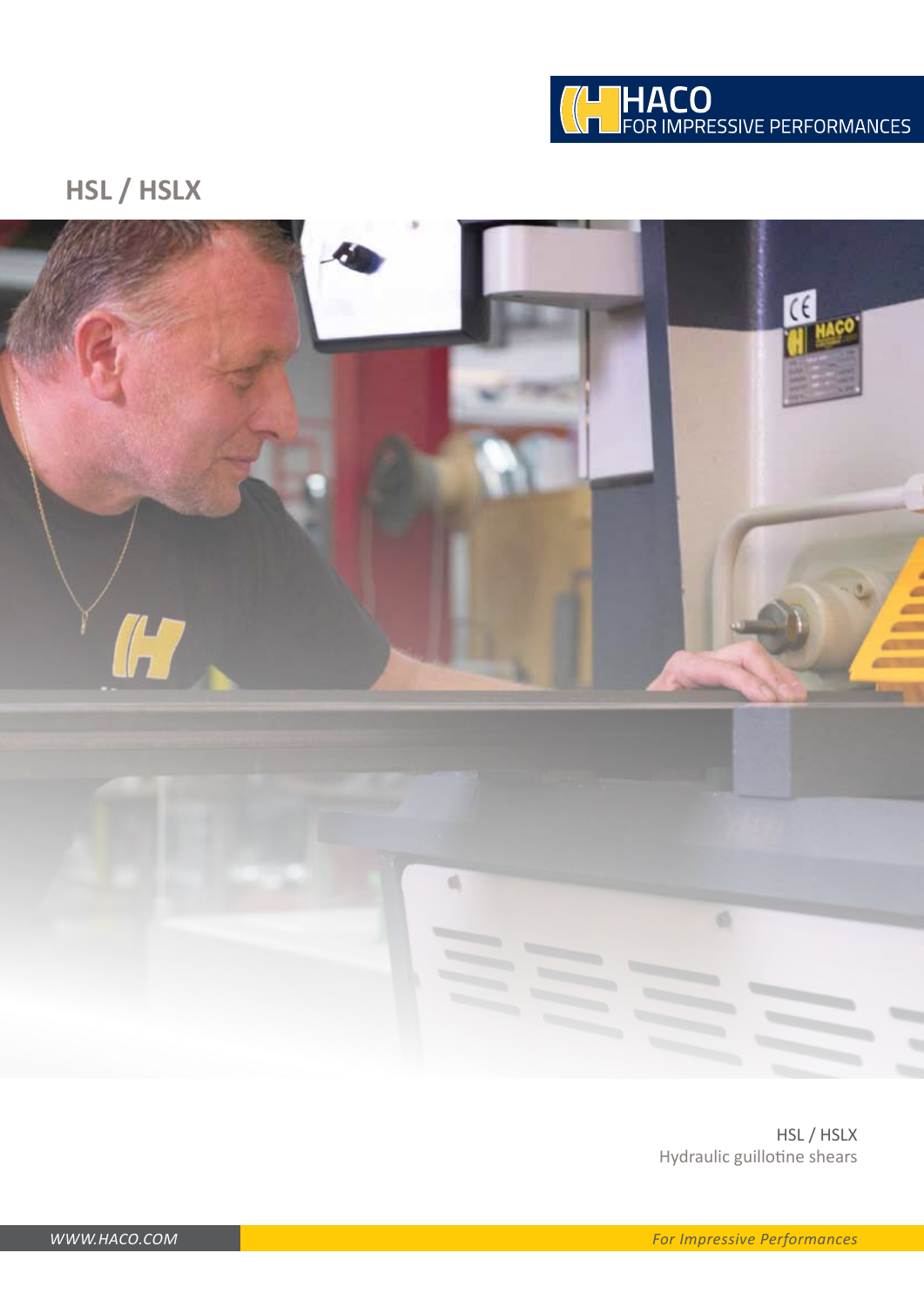# Hydraulics Cutting angle/blade gap adjustment

The hydraulic guillotine shears of the HSL range are driven by top mounted cylinders. Our long experience in the production of hydraulic guillotine shears guarantees a product of exceptional design and great efficiency.

The all-welded interlocked construction makes the machine virtually indestructible. The HSL shears are well equipped and have as standard the SP9 preselection control. In option, they can be equipped with the SC100 T controller.

The fully open rear side provides the operator the possibility of easy removal or adapting different conveying and stacking systems to the machine.

## HYDRAULICS

The hydraulic system consists of a motor pump group and a multifunction manifold block for the control of the machine, easy accessible located at the front of the machine under the table. The connections to the cylinders, the hold downs and pumps are by means of flexible hoses. Two high pressure relief valves protect the hold downs and the cutting cycle from overload. Oversized oil tank for trouble free high production shearing.

The parallelism control of the ram is based on the so-called differential principle. Guiding of the beam by roller bearings on hardened ways.





## HYDRAULIC HOLD DOWNS

The hydraulic hold downs work independently, which makes it possible to clamp plates of different lengths and thicknesses correctly. The hold downs operate independently from the shearing pressure. On the left and the right hand side of the machine the hold downs are arranged more closely to allow cutting small plates without any problems.



### CUTTING ANGLE ADJUSTMENT

Electro-hydraulic adjustment of the rake angle by pushbutton at the control panel, and digital read-out (HSL-type).

Automatic setting as a function of the plate thickness on the HSLXtype with SC100 T control. This allows to cut thin material at a lesser angle, minimizing deformation of the sheared plate.



### BLADE GAP ADJUSTMENT

Type HSL:

Models 3006, 3606 and 3008: quick manual blade gap adjustment conveniently accessible from the front of the machine.

Other models: simple manual blade gap adjustment by means of levers at the rear of the machine.

### Type HSLX:

The blade clearance is set automatically by means of two hydraulic cylinders, as a function of the entered sheet thickness and material type.









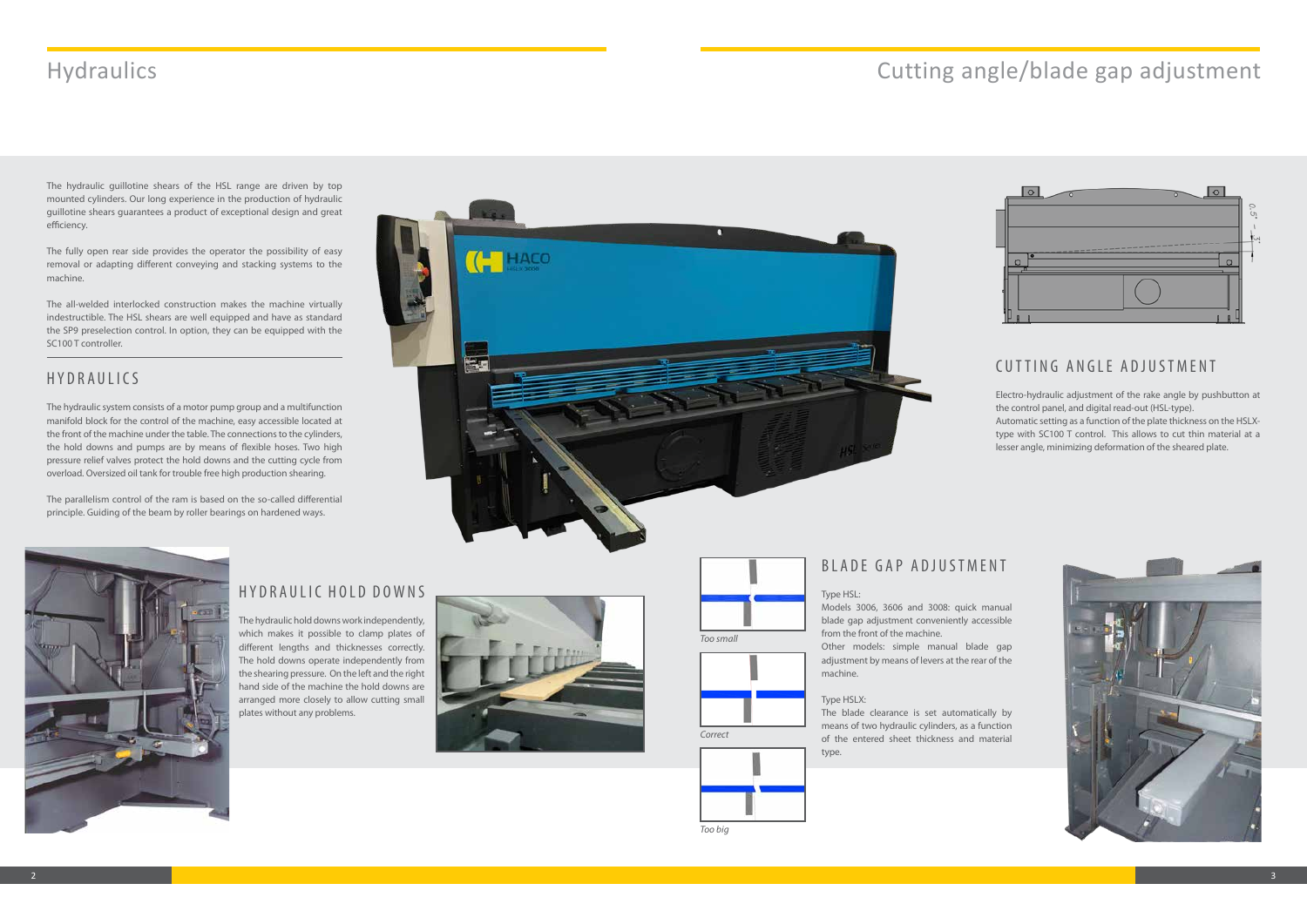- Hydraulic motor-pump group arranged in front under the table of the machine, leaving the rear-side completely free for easy removal or mounting conveying/stacking systems to the machine.
- 2 Upper-driven push-down cylinders.
- All operator controls are conveniently located at the left-hand side of the machine in the immediate reach of the operator.
- 
- The standard SP9 control offers the following functions : automatic positioning of the back gauge to the preselected position with digital read-out, stroke control and selection for back gauge retraction.
- Electro-hydraulic rake angle adjustment by means of pushbutton at the control panel.
- Quick manual blade gap adjustment.
- Tilting plate hold downs, pressure of which is independent from the shearing pressure, in order to clamp properly each sheet thickness. These hold downs are arranged more closely on the left and the right hand side to conveniently cut small plates.
- Hydraulic and electric overload protection.
- High shock resistant premium quality blades with 4 cutting edges on all other models.
- Motorised back gauge, positioned by the SP9 preselection control. Digital read-out of the position.
- Shearing table with a number of square iron blocks, easying the sheet feed-in and increasing drastically operator's safety.
- Squaring arm of 1000 mm with scale, T-slot and disappearing stop, attached to the left hand side of the machine.
- Movable foot pedal control.
- Instructions and maintenance manual.
- Non-filled oil tank (because of environmental regulations).
- Service tools.

## SC100 T CONTROL (OPTIONAL,  $= X$  MODEL)

- LCD display (5.7") and Touch Screen.
- Memory capacity : - max 500 programs with each max. 255 steps. - material list of max. 32 materials.
- Electro-hydraulic blade gap setting by means of 2 cylinders.
- Stroke control adjustment (cutting length).
- Automatic programmable retraction of the back gauge.
- Possibility of jog mode on back gauge.
- Backlash compensation, delayed sheet release.
- Mode selection Inch-Metric.
- Preset counter with 0-stop.
- USB interface.

Basic features of the SC100 T control :

The back gauge consists of 2 rigid arms (containing guidings and ball screws) and the parallel adjustable back gauge bar. This assembly assures a precise positioning of the sheet. Motorised positioning with the SP9 preselection control or programmable positioning with the



SC100 T control. Digital read-out of the actual and preselected or programmed position. In combination with SC100 T: swing- away back gauge enables cutting of sheets longer than the standard stroke length, driven on ball screws.

### Motorised back gauge  $(=MOT)$

Lateral movement front to back. Standard on all models. Powered back gauge, stroke 750 mm - 1000 mm available as option for the 6 and 8 mm models. Stroke 1000 mm for the 10, 13 and 16 mm models.

### Swing-Away back gauge  $(=SAB)$

Powered back gauge, stroke 1000 mm. Available as option on all HSL and HSLX models. When removing the shafts in both carriers and running the backstop backwards, the complete carrier will swing away to the back, enabling to cut longer sheets.





• **Automatic :**

By entering the sheet thickness, the control automatically sets the blade gap and the cutting angle as a function of the sheet thickness. All parameters can be manually modified according to the actual data.

• **Manual :**

All cutting parameters such as material type, sheet thickness, cutting angle and blade gap can be programmed manually.



# Standard features **Back gauges**

## STANDARD FEATURES OF HSL-RANGE

## BACK GAUGES

*HSL EXECUTED WITH THE OPTIONAL SC100 T CONTROL IS CALLED HSLX. PROGRAMMING MODES :*

The **SC100 T** fits all requirements for sheet cutting operations that require the highest accuracy and minimum time-loss. Creating a program requires only a few actions. The program parameters include: back gauge position, cutting time, sheet thickness, blade angle & blade gap setting. The blade gap adjustment is done electro-hydraulically.

**No specific training is required to work with this control!**



### *QUICK AN EASY:*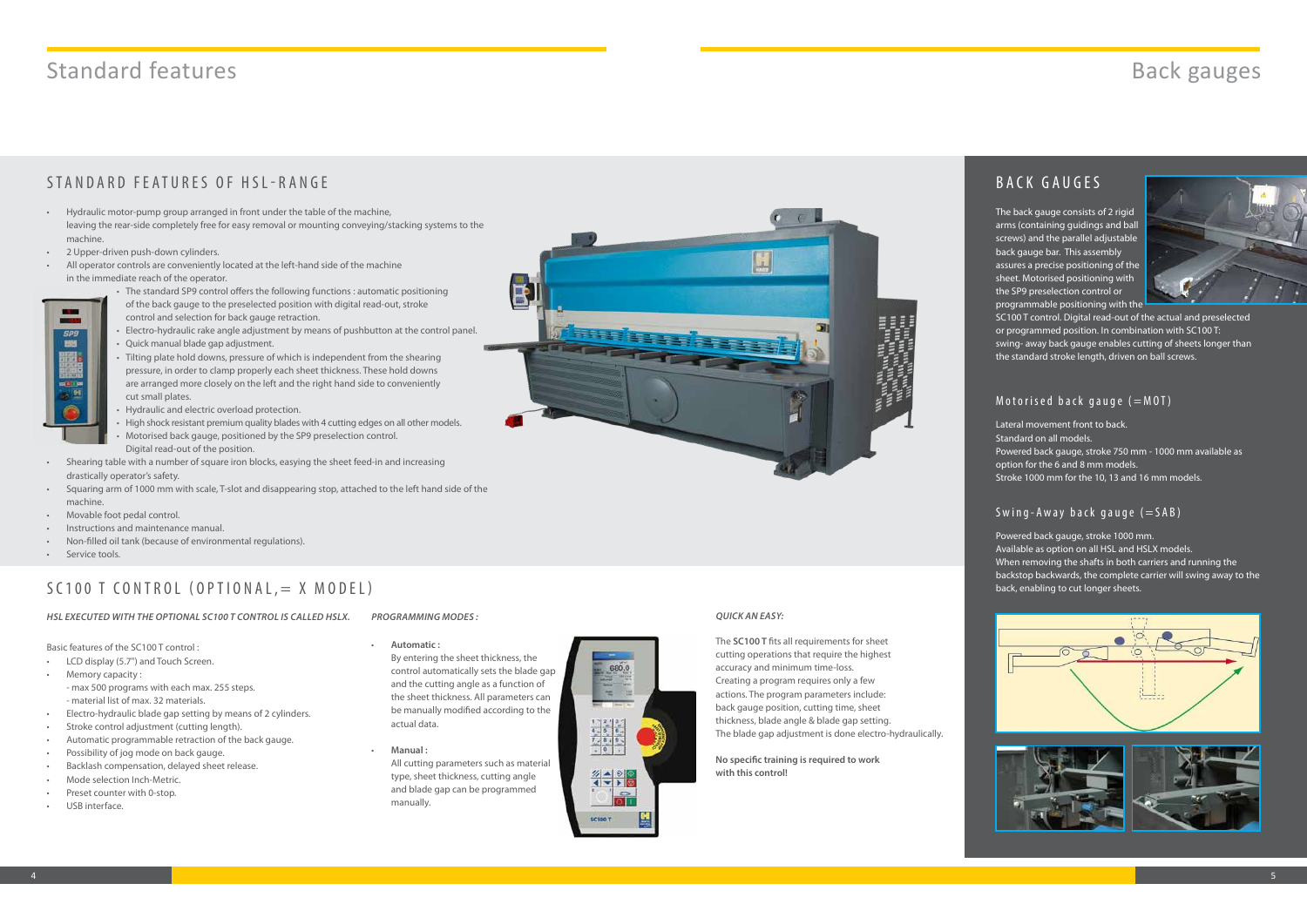# Optional Equipment Technical specifications HSL / HSLX - range

- SC100 T control unit. (X model)
- Squaring arms and front support arms.
- Ball transfers in the iron table blocks.
- Protractor for angle shearing.
- Blades for cutting stainless steel.
- Hand Safety Guard with hand gaps and safety light curtain guards.



- Different back gauge types.
- Hydraulic sheet support system for cutting of thin materials.
- Different conveying and stacking systems with integrated sheet support arms and scrap container.
- Safety fences and light beams at the rear side of the machine. (standard for countries requiring the CE safety specifications)



*PROTRACTOR for angle shearing. SQUARING ARMS AND FRONT SUPPORT ARMS with or without scale, T-slots and flip over stop. Lengths respectively from 1000 up to 6000 mm and from 500 to 3000 mm.*

### **HYDRAULIC SHEET SUPPORT SYSTEM** *which follows the movement of the beam. Principally for thinner sheets, it assures the perfect gauging while entering the sheet into the machine. During the cutting action the sheet remains supported in order to avoid damage and deformation. When the cutting action is finished the plate slides down smoothly. The system can be switched off, e.g. for cutting thicker plates.*

• **Expandable with SBS**  *(Sheet Back to Sender feature)*

### **PNEUMATIC SHEET SUPPORT SYSTEM***, scrap chute and scrap container, counter rolls, alignment cylinders and stacker with automatic adjustable arms.*

*The pneumatic sheet support arms hold the thin sheets for perfect gauging. A strip of scrap can be cut and removed when starting a series of cuts with a new sheet. The conveyor transports the plate to the stacker. A counter roll prevents scratching of the previously stacked sheets. The stacker arms lower automatically during stacking action.*









*SAFETY LIGHT CURTAIN GUARDS in front of the holddowns. BALL TRANSFERS mounted in the iron table blocks, for easy feed-in of the sheets.*

*A specific feature of the HSL/HSLX range is the complete free rear space between the frames, so the machine can be executed with different sheet support, conveying and stacking systems to improve production output.*

|      | $\mathop{\mathsf{m}}\limits$   | $\frac{\epsilon}{\epsilon}$<br>ш | degrees                     |                                                              |                                                                                                                        | $\mathop{\mathsf{m}}\limits$           | $\frac{m}{n}$                                     | $\mathop{\mathsf{m}}\limits$<br>$\mathop{\hbox{$\bigtriangleup$}}$ | $\geq$                      | $\mathop{\mathsf{m}}\limits$<br>$\prec$ | m m<br>$\infty$                     | $\mathop{\mathrm{m}}\limits$       | $\mathop{\mathsf{m}}\limits$<br>$\cup$ | Tons               |
|------|--------------------------------|----------------------------------|-----------------------------|--------------------------------------------------------------|------------------------------------------------------------------------------------------------------------------------|----------------------------------------|---------------------------------------------------|--------------------------------------------------------------------|-----------------------------|-----------------------------------------|-------------------------------------|------------------------------------|----------------------------------------|--------------------|
|      | Capacity mild steel (400N/mm2) | Cutting length                   | Angle Adjustment<br>Cutting | downs<br>hold<br>plate<br>$\overline{\phantom{0}}$<br>Number | $\overline{n}$ in<br>min angle<br>$\overline{\phantom{0}}$<br>strokes<br>$\overline{\phantom{0}}$<br>Number<br>at max. | MOT version<br>gauge<br>back<br>Stroke | SAB version<br>gauge<br>Stroke back<br>(optional) | Working height                                                     | power<br>Motor <sub>1</sub> | Length                                  | safety fences)<br>Width (without CE | Width (including CE Safety fences) | Height                                 | Approximate weight |
| 3006 | 6, 5                           | 3050                             | $0.5 - 3$                   | 18                                                           | $11 - 22$                                                                                                              | 750/1000                               | 1000                                              | 770                                                                | 11                          | 3950                                    | 1750                                | 3070                               | 1720                                   | 5                  |
| 3008 | $\,8\,$                        | 3050                             | $0.5 - 3$                   | 18                                                           | $10 - 23$                                                                                                              | 750/1000                               | 1000                                              | 770                                                                | 15                          | 4050                                    | 1800                                | 3120                               | 1850                                   | $5.5$              |
| 3010 | 10                             | 3050                             | $0.5 - 3$                   | 18                                                           | $10 - 18$                                                                                                              | 1000                                   | 1000                                              | 930                                                                | 18,7                        | 4270                                    | 2150                                | 3470                               | 2250                                   | 8.3                |
| 3013 | 13                             | 3050                             | $0.5 - 3$                   | 18                                                           | $9 - 17$                                                                                                               | 1000                                   | 1000                                              | 930                                                                | 22                          | 4270                                    | 2200                                | 3720                               | 2250                                   | 9.5                |
| 3016 | 16                             | 3050                             | $0.5 - 3$                   | 18                                                           | $5 - 10$                                                                                                               | 1000                                   | 1000                                              | 1000                                                               | 30                          | 4800                                    | 2220                                | 3740                               | 2550                                   | 14                 |
|      |                                |                                  |                             |                                                              |                                                                                                                        |                                        |                                                   |                                                                    |                             |                                         |                                     |                                    |                                        |                    |
| 4006 | 6, 5                           | 4050                             | $0.5 - 3$                   | 23                                                           | $6 - 11$                                                                                                               | 750/1000                               | 1000                                              | 880                                                                | 11                          | 5100                                    | 1850                                | 3170                               | 2000                                   | 7.5                |
| 4008 | $\, 8$                         | 4050                             | $0.5 - 3$                   | 23                                                           | $6 - 11$                                                                                                               | 750/1000                               | 1000                                              | 880                                                                | 15                          | 5150                                    | 1880                                | 3200                               | 2020                                   | 10                 |
| 4010 | 10                             | 4050                             | $0.5 - 3$                   | 23                                                           | $7 - 11$                                                                                                               | 1000                                   | 1000                                              | 1040                                                               | 18,7                        | 5250                                    | 2180                                | 3500                               | 2390                                   | 13                 |
| 4013 | 13                             | 4050                             | $0.5 - 3$                   | 23                                                           | $7 - 11$                                                                                                               | 1000                                   | 1000                                              | 1040                                                               | 22                          | 5700                                    | 2200                                | 3720                               | 2390                                   | 13.5               |
|      |                                |                                  |                             |                                                              |                                                                                                                        |                                        |                                                   |                                                                    |                             |                                         |                                     |                                    |                                        |                    |
| 4016 | 16                             | 4050                             | $0.5 - 3$                   | 23                                                           | $4 - 9$                                                                                                                | 1000                                   | 1000                                              | 1040                                                               | 30                          | 5700                                    | 2220                                | 3740                               | 2800                                   | 20                 |



*HEAVY DUTY CONVEYOR and sheet support system.*